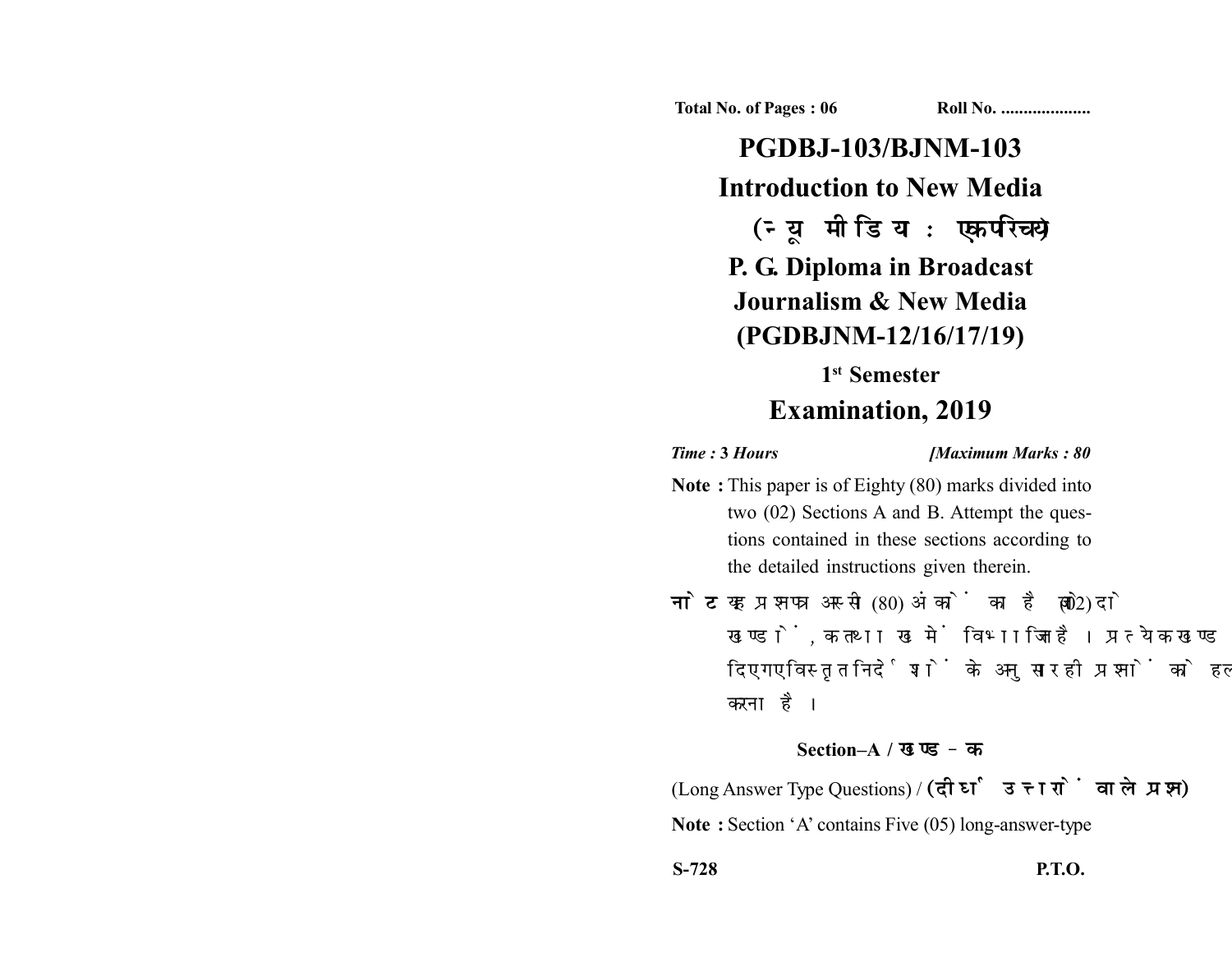4. How 'New Media' affects the culture of a society? Explain both positive and negative impacts.

न्य मीडिया किसी समाज की संस्कृति को कैसे प्रभावित करती है? सकारात्मक एवं नकारात्मक दोनों प्रभावों की व्याख्या करें।

5. What are the reasons of digital divide in the society and what are its effects? Explain.

समाज में 'डिजीटल डिवाइड' के क्या कारण हैं? इसके प्रभावों की समीक्षा कीजिए।

**Section–B /** 

(Short-Answer-Type Questions) /

- **Note :** Section 'B' contains Eight (08) short-answertype questions of Seven (07) marks each. Learners are required to answer any Five (05) questions only. **(5×7=35)**
- नोट: खण्ड 'ख' में आठ (08) लघु उत्तरों वाले प्रश्न दिये गये हैं. प्रत्येक प्रश्न के लिए सात (07) अंक निर्धारित हैं। शिक्षार्थियों को इनमें से केवल पाँच (05) प्रश्नों के उत्तर देने हैं।
	- 1. What do you understand by New Media? Explain with example.

न्यू मीडिया से आप क्या समझते हैं। उदाहरण सहित व्याख्या करें।

2. What are the basic components of New Media? Describe.

न्य मीडिया के आधारभत तत्व कौन से हैं? विवरण दें।

3. What are the differences and similarities between mass media & new media? Explain.

मास मीडिया और न्यू मीडिया के बीच क्या-क्या समानताएं और भिन्नताएं हैं? समझाइए।

4. What are the important points you will keep in mind while writing for new media?

न्यू मीडिया के लिए लिखते समय आप किन प्रमुख बातों का ध्यान रखेंगे?

5. What is online package? What are its various components?

'ऑनलाइन पैकेज' क्या है? इसके विभिन्न घटक कौन से हैं?

6. What is social media? Write a brief note on any two social media platforms?

**S-728 P.T.O. S-728**